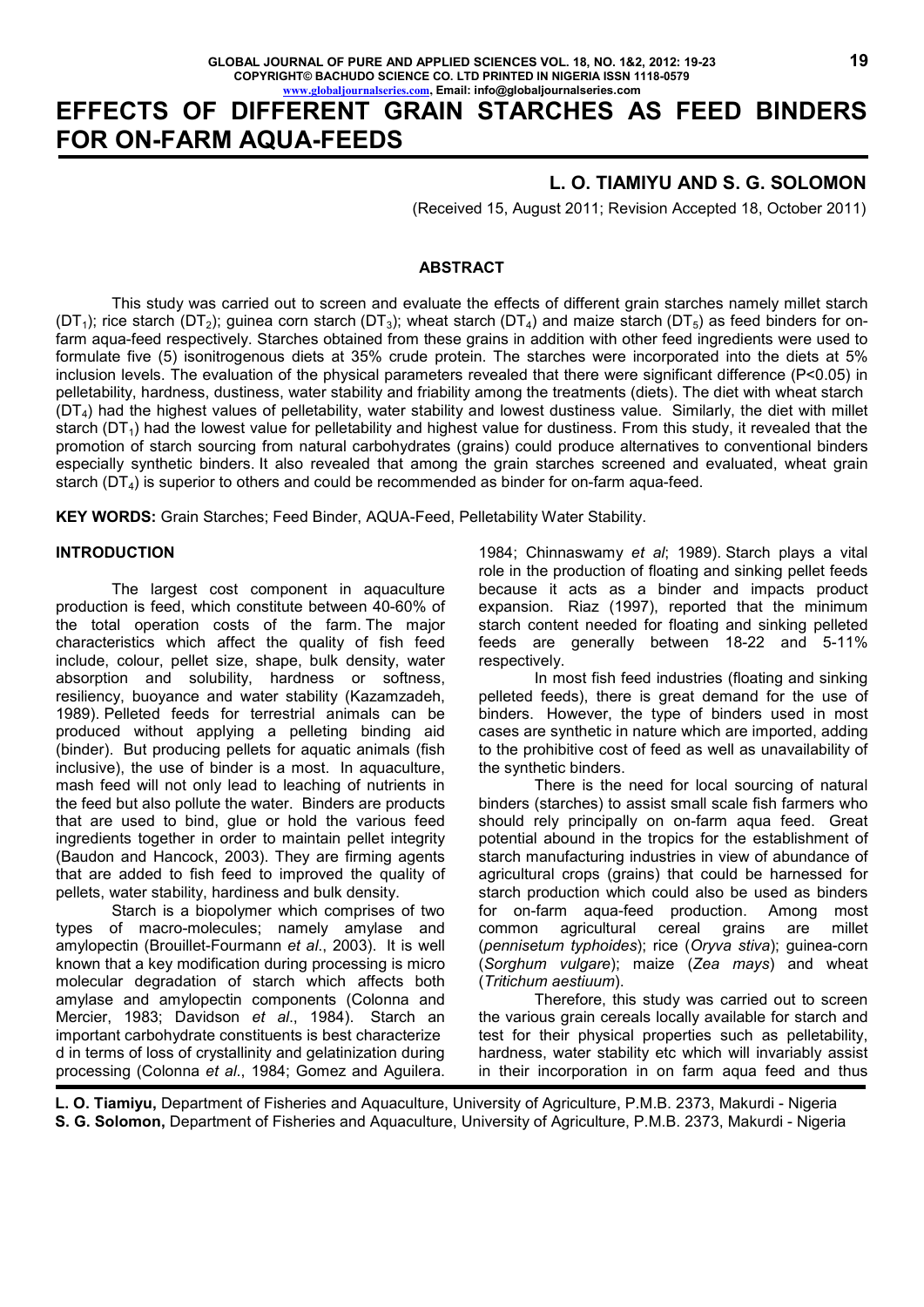reduce dependence on synthetic binders and also cost.

### **MATERIALS AND METHODS**

### **Starch Processing**

1 Kg of each of the five (5) cereal grains namely millet; guinea-corn; maize; wheat and rice were soaked in water over night with the exception of the polished rice. Thereafter, the top water was decanted while the grains were washed, destoned and other foreign materials removed. Each of the grains were ground separately using domestic hammer mill grinding machine. The pastes of each grain was diluted with 1 litre water to make a solution. The solutions were then sieved using cheese muslin cloth to obtain the starch soluble filtrate. The starch soluble filtrate of each cereal grain was left to stand over night after which the supernatant was decanted to obtain the wet starch. Thereafter sun dried to obtain dried starch of each cereal grain.

#### **DIET PREPARATION AND PELLETING**

Five (5) isonitrogenous diets were formulated with the starches from the 5 (five) cereal grains incorporated for the different diets at 5% as shown in Table 1. The different grain starches were incorporated in its raw form with other ingredients and hot water was then added, stirred thoroughly to obtain a good dough. The formed dough was then fed into a motorized millet (pelleter) with a 3mm die. The pellet strands were cut at 5mm length, sun dried and packaged.

#### **EVALUATION OF PHYSICAL PROPERTIES OF THE PELLETS.**

The following physical tests were conducted on the five (5) prepared pellets, namely; pelletability, hardness; dustiness, friability and water stability as reported by Orire *et al*., 2001 and Orire *et al*; 2005.

**Pelletability:** This is the pellet integrity of the diet. The percentage (%) pelletability was obtained by expressing the total number of well-formed pellets as percentage of the total number of pellets produced. The pellets were separated; the well-formed from the unformed pellet.

**Hardness:** This the degree of firmness of the pellets. The procedure used was to determine the force required to cause a pellet to fragment under pressure. A pellet sample of 5mm in length was placed longitudinally between two (2) rods in an improvised pentagon nut, and gently tighten the grip. The pentagon nut was then turned or screwed and the calibration read at the point when the pellets get broken. This procedure was repeated for 30 pellets and then the mean value taken.

**Dustiness:** This is the degree of powder or dust found in each of the pelleted diets. This parameter was evaluated by weighing 50g of each pellet sample and placed under normal stress-condition, such as handling, packaging and repackaging, transportation for a period of 2-4 weeks. Then the dust particles produced by these activities was collected through a 2mm sieve and its weight expressed as a percentage of the original sample weight.

**Friability:** Fifty grams (50g) of pellets sample of each diet was put in a container and fixed on to a rotary machine at different preset speed levels of rotation per minute) (rpm) (e.g. 20, 30 and 40 rpm) for 20 minutes. The dust generated from the agitated pellets was then collected through 2mm sieve and was weighed and

#### **20 L. O. TIAMIYU AND S. G. SOLOMON**

expressed as a percentage of the sample weight.

**Water Stability:** Fifty grams (50g) of the pellet samples was placed in a beaker which contains about 200ml of tap water. Then allowed to standstill but with an occasional gentle shaking for 20 seconds every 2 minutes for 20 minutes. The content of the beaker was then pass over a 2mm sieve, the particles retained was then sun dried and then weighed. The weight obtained was then expressed as a percentage (%) of the original sample.

**Experimental Design:-** A completely randomized designed was adopted and all treatments were triplicated for pelletability, hardness, friability, dustiness, water-stability. While 5 x 4 factorial design i.e 5 starches with 4 levels of rpm was adopted for pellet friability.

**Statistical Analysis:**- The data collected were subjected to arc-sine transformation (Zar. 1984) before being analysed by a One-way Analysis of Variance (ANOVA). Means comparison was done using multiple range test (Steel and Torrie, 1960).

#### **RESULTS**

Table 1 shows the percentage composition of the experimental diets from various grains starches as feed binders. Similarly, Table 2 shows the proximate composition of the experimental diets. There was no significant difference (P>0.05) in percentage moisture, crude protein and crude fibre contents of the experiment diets. However, the ash, ether extract and nitrogen free extract contents differed significantly (P<005). Tables 3 and 4 depict the evaluation of physical parameters of the different grain starches as feed binders.

**Pelletability:** The evaluation of pelletability of the grain starches showed that there was signficiant difference (P<0.05) among the diets. The diet with wheat starch  $(DT<sub>4</sub>)$  had the highest percentage pelletability (96.36%) while that with millet starch  $(DT_1)$  had the least percentage pelletability.

**Hardness:** Pellet hardness evaluation showed that there was significant difference (P<0.05) among the diets. The diet with rice starch  $(DT<sub>2</sub>)$  had the highest percentage hardness (6.20%) while that of millet starch  $(DT_1)$  had the least (4.50%).<br>**Dustiness:** The dustin

**Dustiness:** The dustiness evaluation differed significantly (P<0.05) among the treatment diets. Diet with millet starch  $(DT_1)$  had the highest (0.08%) while lowest dustiness was recorded for diet  $DT_1$  and  $DT_5$  both having 0.04%.

**Water Stability:** The evaluation of water stability showed that there was significant difference (P<0.05) among the diets.  $DT_4$  had the highest water stability of 48.12% while  $DT<sub>3</sub>$  had the least of 46.22%.

#### **Friability Evaluation**

The evaluation of friability of starches in different treatments (diets) is represented in Table 4. There was significant difference (P<0.05) of the evaluation of friability among the starches in 20; 30 and 40 rotation per minute respectively. Percentage friability was highest for millet starches  $(DT<sub>1</sub>)$  at 0.06; 0.06 and 0.07 for 20; 30; 40 rotation per minutes respectively. While the friability was lowest for wheat starches at 0.04; 0.05 and 0.06 and 0.07 for 20; 30; 40 rotation per minutes respectively. While the friability was lowest for wheat starches at 0.04; 0.05 and 0.06 for 20; 30 and 40 rotation per minutes respectively.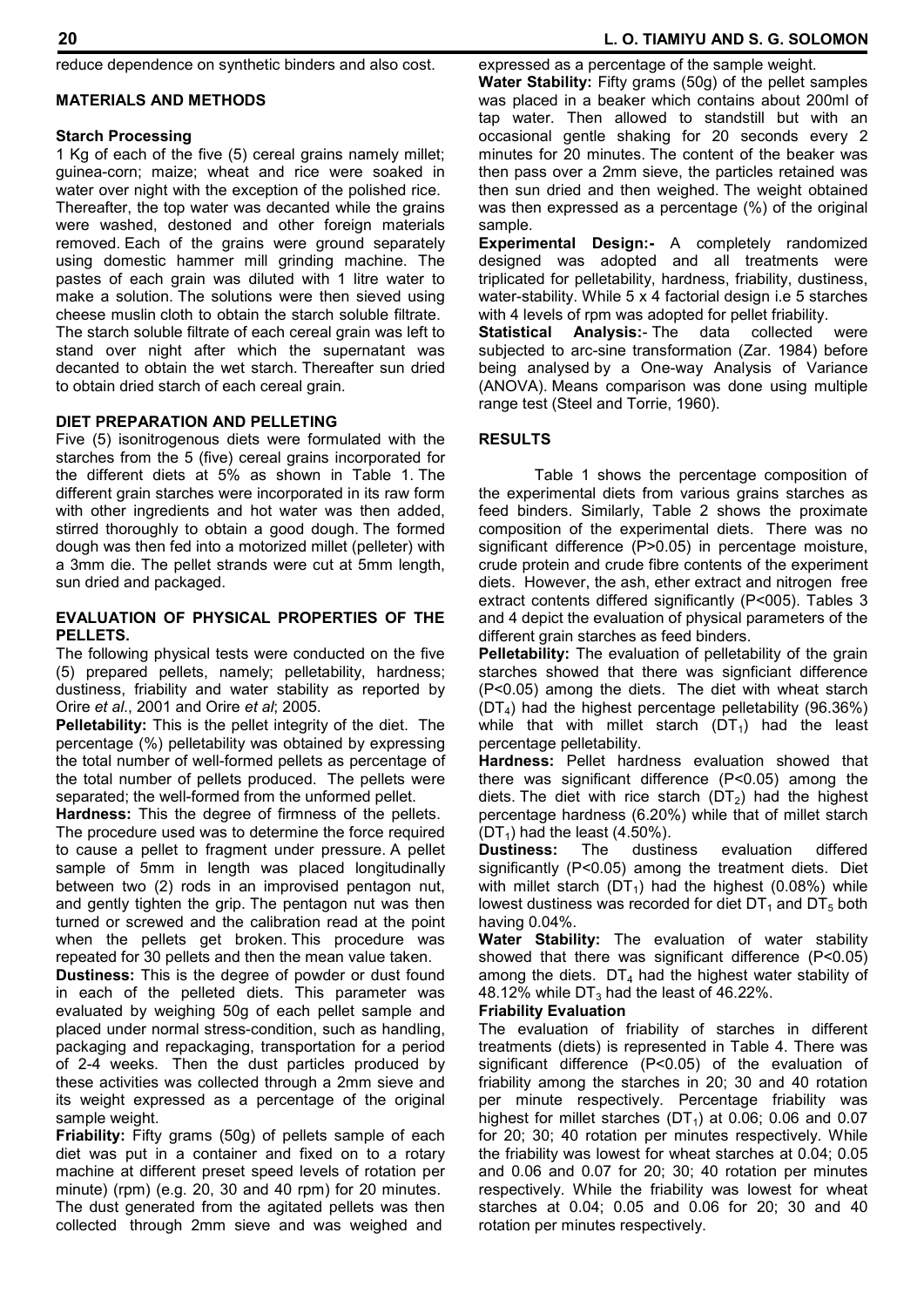#### **DISCUSSION**

Apart from being able to withstand the rigour of handling and transportation, aqua feeds should also be relatively stable in water, minimizing disintegration and loss of nutrients due to leaching. Water stability of aqua feeds are influenced by a number of factors among which are, diet composition, the manufacturing process and the nature of the binders used (De Silva and Anderson, 1995). Wheat starch  $(DT<sub>4</sub>)$ , had the lowest crude fibre content and perhaps this account for while it has the best pelletability. Pellet durability is a direct measurement of a pellet's ability to withstand breakage and disintegration (Chang and Wang, 1988; Chang *et al*., 1999). It is also an indirect measure of mechanical strength, which is a very important quality of feed material (Rosentrater *et al*., 2005). Diet 4, similarly had the lowest ether extract values. Fat and oil had been known to affect pelletability. This finding is similar to that reported by Scheideler (1995) and Chevanan *et al*, (2007) that ingredients such as fat can decrease the pellet quality and durability.

The hardness of a pellet is also a measure of the strength, aquafeeds unlike livestock feed require adequate level of hardness. Such feed should be hard and firm and maintain reasonable degree of stability in aquatic medium long enough for fish to consume it. This quality of pellets is being exhibited by both  $DT<sub>2</sub>$  and  $DT<sub>4</sub>$ . This findings is similar to that reported by Wood (1993) who reported that for optimum availability and utilization of diet by target fish, such aquafeed should be hard and firm to avoid disintegration in water. Similarly,  $DT<sub>4</sub>$  was observed to have least percentage degree of dustiness which in an indication that the diet was firm.

While  $DT_1$  had the highest dustiness which may be attributable to lack of enough starch as a binding property.

The water stability index was highest for treatment  $DT_4$  and lowest for  $DT_1$  an indication of superior binding properties. Therefore the starch produced from wheat can be said to be superior to other starches. This findings is supported by Rokey and Plattner (2003), they reported that the amount starch gelatinized during processing depends on the quality and starch type, particle size and processing condition. Similarly, Kannadhason *et al*., (2009), they also reported that, starch getalinization during aquafeed processing affect feed digestibility, expansion and water stability.

The evaluation of friability indicated that  $DT<sub>4</sub>$  had the least friability percentages an indication that the pellet yielded minimum dust and exhibited good water stability as also reported by Glencross and Hawkinson (2007). They reported that wheat starches have a superior binding properties than other grains starches.

From this study, it had revealed that natural grain starches can support aquafeed pelletability instead of synthetic binders which are not readily available and affordable by fish farmer. The use of these grain starches as aqua feed binders may also have beneficial advantages which include availability of raw materials; nutritional contribution, affordability, minimize feed cost and conserves foreign exchange instead of importing synthetic binders for aqua feed. The starch from wheat source showed superiority over other grain starches in terms of pelletability, water stability and lowest dustiness even though rice starches diet had the highest hardness.

|                          | <b>DIETS</b> |              |        |        |        |
|--------------------------|--------------|--------------|--------|--------|--------|
| Ingredients              |              | $\mathbf{2}$ | 3      | 4      | 5      |
| Fishmeal                 | 20.00        | 20.00        | 20.00  | 20.00  | 20.00  |
| Soybean Meal             | 49.06        | 49.06        | 49.06  | 49.06  | 49.06  |
| <b>Yellow Maize Meal</b> | 9.97         | 9.97         | 9.97   | 9.97   | 9.97   |
| Rice Bran Meal           | 9.97         | 9.97         | 9.97   | 9.97   | 9.97   |
| <b>Millet Starch</b>     | 5.00         |              |        |        |        |
| Rice Starch              |              | 5.00         |        |        |        |
| Guinea-Corn Starch       |              |              | 5.00   |        |        |
| <b>Wheat Starch</b>      |              |              |        | 5.00   |        |
| Maize Starch             |              |              |        |        | 5.00   |
| Vitamin-Mineral Premix   | 5.00         | 50.00        | 5.00   | 5.00   | 5.00   |
| Salt                     | 0.50         | 0.50         | 0.50   | 0.50   | 0.50   |
| Oil                      | 0.50         | 0.50         | 0.50   | 0.50   | 0.50   |
| <b>TOTAL</b>             | 100.00       | 100.00       | 100.00 | 100.00 | 100.00 |

**Table 1:** Percentage Composition of the Experimental Diets with various grain starches as feed binders.

Diet 1 - Millet Starch<br>Diet 2 - Rich Starch Rich Starch Diet 3 - Guinea-Corn Starch

Diet 4 - Wheat Starch

Diet 5 - Maize Starch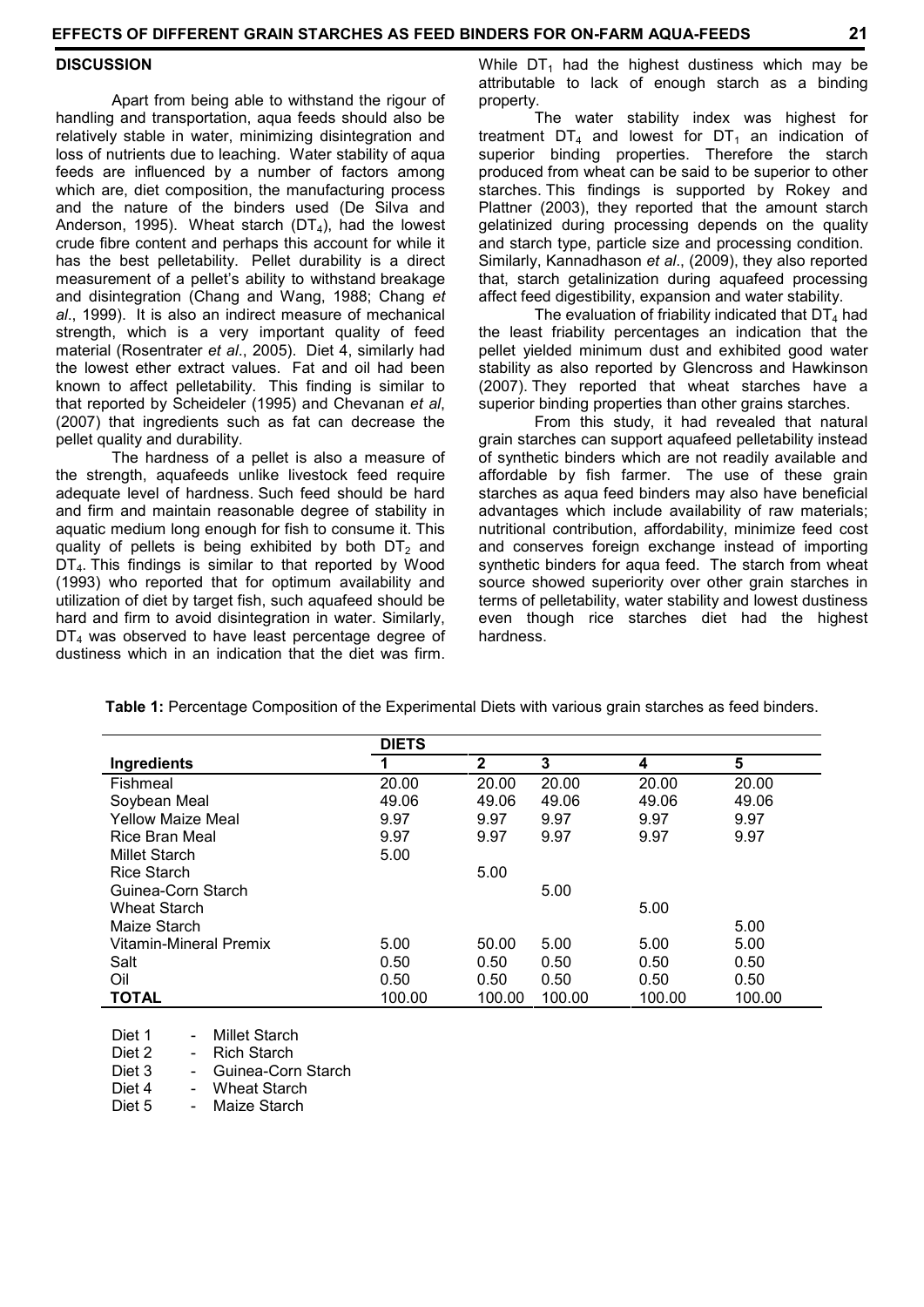|                        | <b>DIETS</b>      |                   |                   |                   |                    |
|------------------------|-------------------|-------------------|-------------------|-------------------|--------------------|
| % Composition          |                   | 2                 | 3                 | 4                 | 5                  |
| Moisture               | 7.50 <sup>a</sup> | 8.25 <sup>a</sup> | 8.00 <sup>a</sup> | 7.75 <sup>a</sup> | $8.15^{a}$         |
| Ash                    | $12.00^a$         | $15.25^{b}$       | $13.75^{\circ}$   | $14.65^{ab}$      | $16.00^{b}$        |
| Crude Protein          | $34.85^a$         | $35.15^a$         | $35.05^a$         | $34.90^a$         | 35.00 <sup>a</sup> |
| Crude Fibre            | $9.50^{a}$        | $9.50^{a}$        | 9.25 <sup>a</sup> | $9.05^{\circ}$    | $9.15^{a}$         |
| <b>Ether Extract</b>   | $12.25^{b}$       | $9.75^{\circ}$    | $10.75^{\circ}$   | 9.20 <sup>a</sup> | $12.00^{b}$        |
| *Nitrogen Free Extract | $23.90^{b}$       | $22.10^{ab}$      | $23.20^{b}$       | $23.05^{ab}$      | $19.70^{a}$        |
| <b>TOTAL</b>           | 100.00            | 100.00            | 100.00            | 100.00            | 100.00             |

**Table 2:** Proximate composition of the experimental diets

\*Determined by Subtraction from 100 percentage of other parameters.

Diet 1 – Millet Starch

Diet 2 – Rice Starch

Diet 3 – Guinea-Corn Starch

Diet 4 – Wheat Starch

Diet 5 – Maize Starch.

**Table 3:** Evaluation of Physical Parameters of the Grain Starches as Feed Binders

|                        | <b>DIETS</b>       |                    |             |             |                |
|------------------------|--------------------|--------------------|-------------|-------------|----------------|
| Parameters (%)         |                    | າ                  |             |             |                |
| Pelletability          | $50.42^a$          | $69.92^{p}$        | $71.92^{p}$ | $96.36^{b}$ | $70.46^{ab}$   |
| <b>Hardness</b>        | 4.50 <sup>a</sup>  | $6.20^{b}$         | $5.30^{ab}$ | $6.10^{b}$  | $5.40^{b}$     |
| <b>Dustness</b>        | 0.08 <sup>c</sup>  | 0.06 <sup>ab</sup> | $0.05^{ab}$ | $0.04^a$    | $0.04^{\circ}$ |
| <b>Water Stability</b> | 46.72 <sup>a</sup> | $46.92^{ab}$       | $46.22^a$   | $48.12^{b}$ | $46.72^{ab}$   |

Data on the same row carrying different superscripts differed significantly from each other (P<0.05).

|                               | $(DT_1)$           |
|-------------------------------|--------------------|
|                               | (DT <sub>2</sub> ) |
| Diet 3 – Guinea-Corn Starch - | $(DT_3)$           |
| $\qquad \qquad \blacksquare$  | (DT <sub>4</sub> ) |
|                               | (DT <sub>5</sub> ) |
|                               |                    |

| <b>Starches</b>         | Rpm 20            | Rpm 30            | <b>Rpm 40</b>      |  |
|-------------------------|-------------------|-------------------|--------------------|--|
| Millet $(DT_1)$         | 0.60 <sup>b</sup> | $0.06^{ab}$       | 0.07 <sup>ab</sup> |  |
| Rice (DT <sub>2</sub> ) | $0.05^{ab}$       | $0.07^{b}$        | $0.07^{\sf ab}$    |  |
| Guinea-Corn $(DT_3)$    | $0.05^{ab}$       | $0.05^a$          | 0.06 <sup>a</sup>  |  |
| Wheat $(DT_4)$          | 0.04 <sup>a</sup> | 0.05 <sup>a</sup> | 0.06 <sup>a</sup>  |  |
| Maize $(DT_5)$          | $0.05^{\text{a}}$ | $0.05^{\text{a}}$ | 0.07 <sup>ab</sup> |  |

Data on the same column carrying different superscripts differed significantly (P<0.05) from each other. rpm - rotation per minute

#### **REFERENCES**

- Baudon, E. C and Hancock, J. D., 2003. Pellets diets for lactating sows. In Proceeding of Swine nutrition Ed. J. Hertramptf. Malaysia 5-7<sup>th</sup> Nov. 2003.
- Brouillet-Fourmann, S., Carrot, C and Mignard, N., 2003. Gelatinization and gelation of Corn Starch

followed by dynamic mechanical spectroscopy analysis *Rheol, Acta,* 42, (1-2): 110-117.

Chang, Y. K and Wang, S. S., 1998. Advances in Extrusion Technology (Aquaculture/Animal Feeds and Foods) In Proceeding of the International Seminar on Advanced Extrusion Technology in Food Application, Sao Paulo Brazil pp. 1-422.